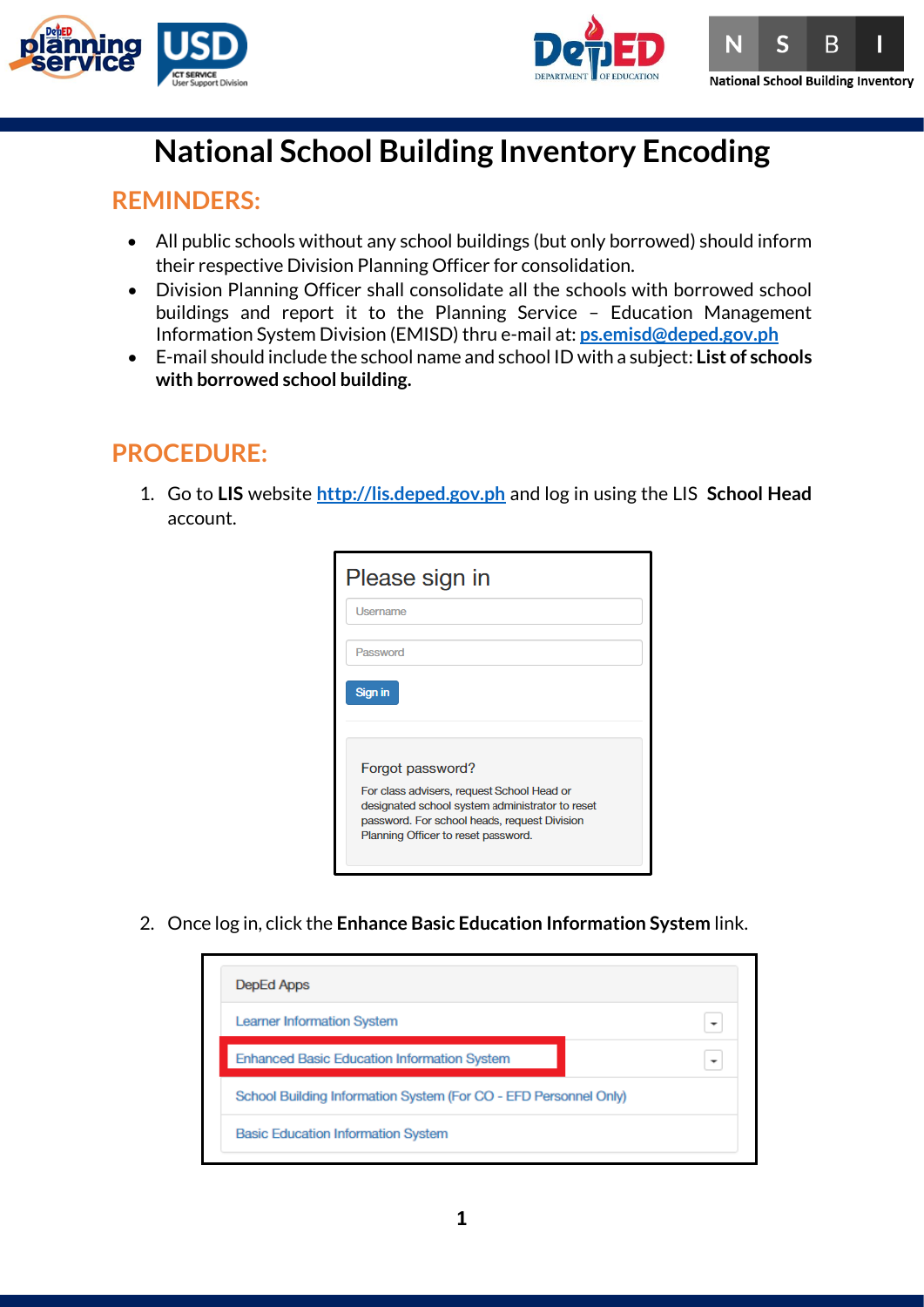





3. Click the **School Building Inventory** link.



4. Click **Cut-off Date of Encoding** link.



5. Click the **Proceed to Building Encoding** button.



6. Click **Add School Building** button.

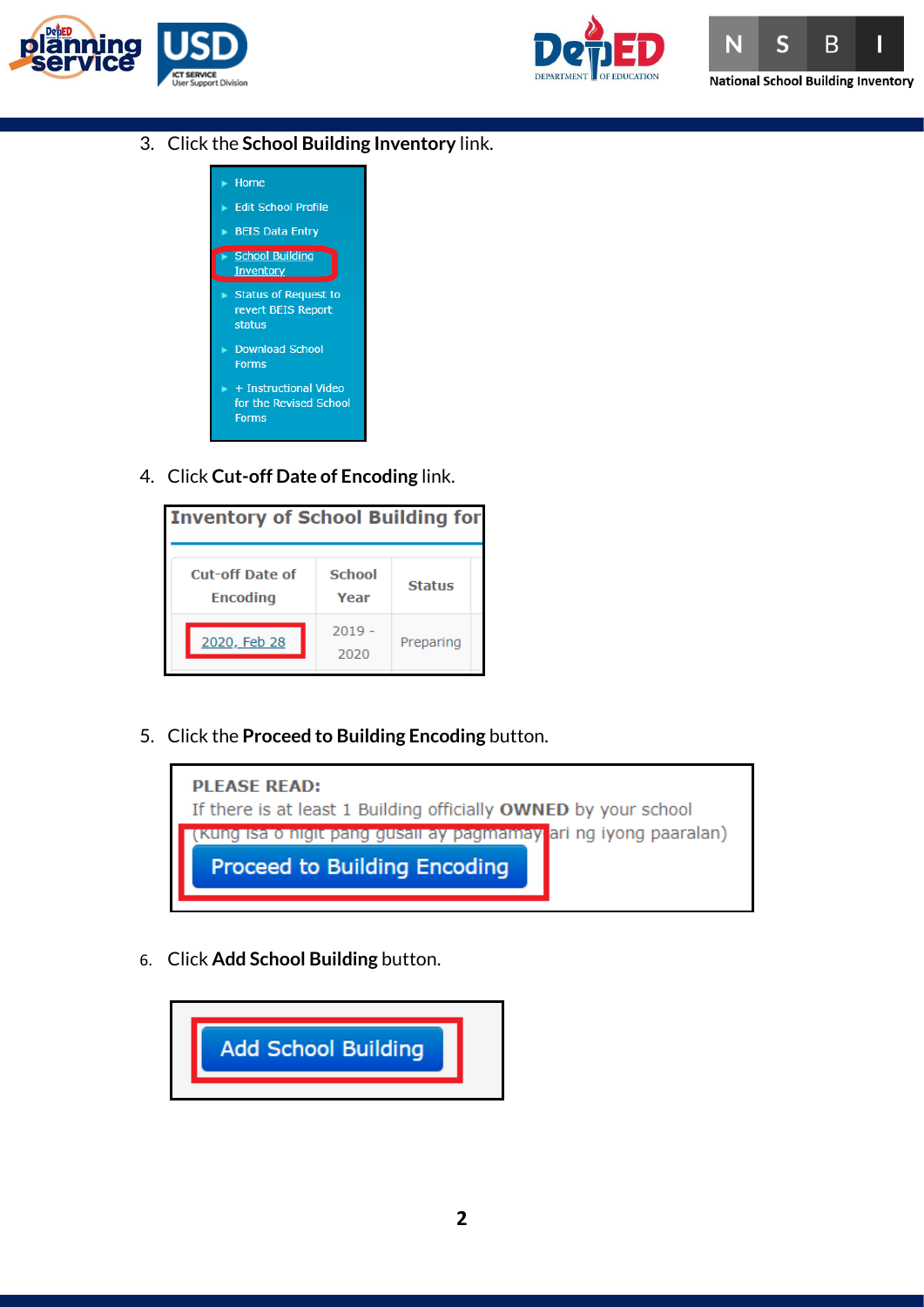





- 7. Accomplish the **Existing School Buildings** table.
	- a. In **Building Type,** select **Other School Building** if the building type is not included in the choices. You do not need to specify the building type.
	- b. In **Funding Source,** you may select multiple funding sources.
	- c. In **Specific Fund Source,** you may also select multiple specific fund sources.
	- d. In **Building Condition,** you shall not answer **Year Completed** if you selected **For Completion.**
	- e. In **Number of Storey** and **Number of Rooms,** delete the default **0** before putting value. Please also note that the Number of Storeys should not be greater than the Number of Rooms.
	- f. In **Year Completed,** you shall not select future year.
	- g. Radio buttons were set to **No** by default.
	- h. Click **Save.**

| <b>TABLE 1. Existing School Buildings</b><br>. Fill in the building information then click Save button.<br>• Fields with * are required. |                                              |              |                                                                   |                            |           |
|------------------------------------------------------------------------------------------------------------------------------------------|----------------------------------------------|--------------|-------------------------------------------------------------------|----------------------------|-----------|
| <b>Building No</b><br>Building Type *                                                                                                    | $\overline{2}$<br>-- Select Building Type -- | $\mathbf v$  | Number of Storey<br>Number of Rooms                               | $\overline{0}$<br>$\Omega$ |           |
| Funding Source *                                                                                                                         |                                              |              | <b>Year Completed</b>                                             |                            |           |
| Specific Fund Source *                                                                                                                   |                                              |              | Is PWD accessible?                                                | Yes                        | No        |
| <b>Building Condition *</b>                                                                                                              | -- Select Building Condition --              | $\mathbf{v}$ | With Certificate of Acceptance?                                   | Yes                        | No        |
| <b>Building Classification</b>                                                                                                           | -- Select Building Classificatio             | $\mathbf{v}$ | Is the school building included<br>in the Deped book of accounts? | Yes                        | <b>No</b> |
| Have undergone major repair<br>for the last 5 years?                                                                                     | Yes<br>$\bigcirc$<br><b>No</b>               |              |                                                                   |                            |           |
|                                                                                                                                          |                                              |              |                                                                   |                            |           |

- 8. Click **Update** link under the Room Details column to update room information.
	- a. You may edit building type as often as deemed necessary.
	- b. A pop-up message will appear after clicking **Delete** button.
	- c. Click **Add School Building** button if you need to add school building.

| DepED Standard School Building   DepEd National Funded   DepEd Budget |  |      |   |      |        |
|-----------------------------------------------------------------------|--|------|---|------|--------|
|                                                                       |  | Good | 3 | 2017 | Update |
| Edit   Delete                                                         |  |      |   |      |        |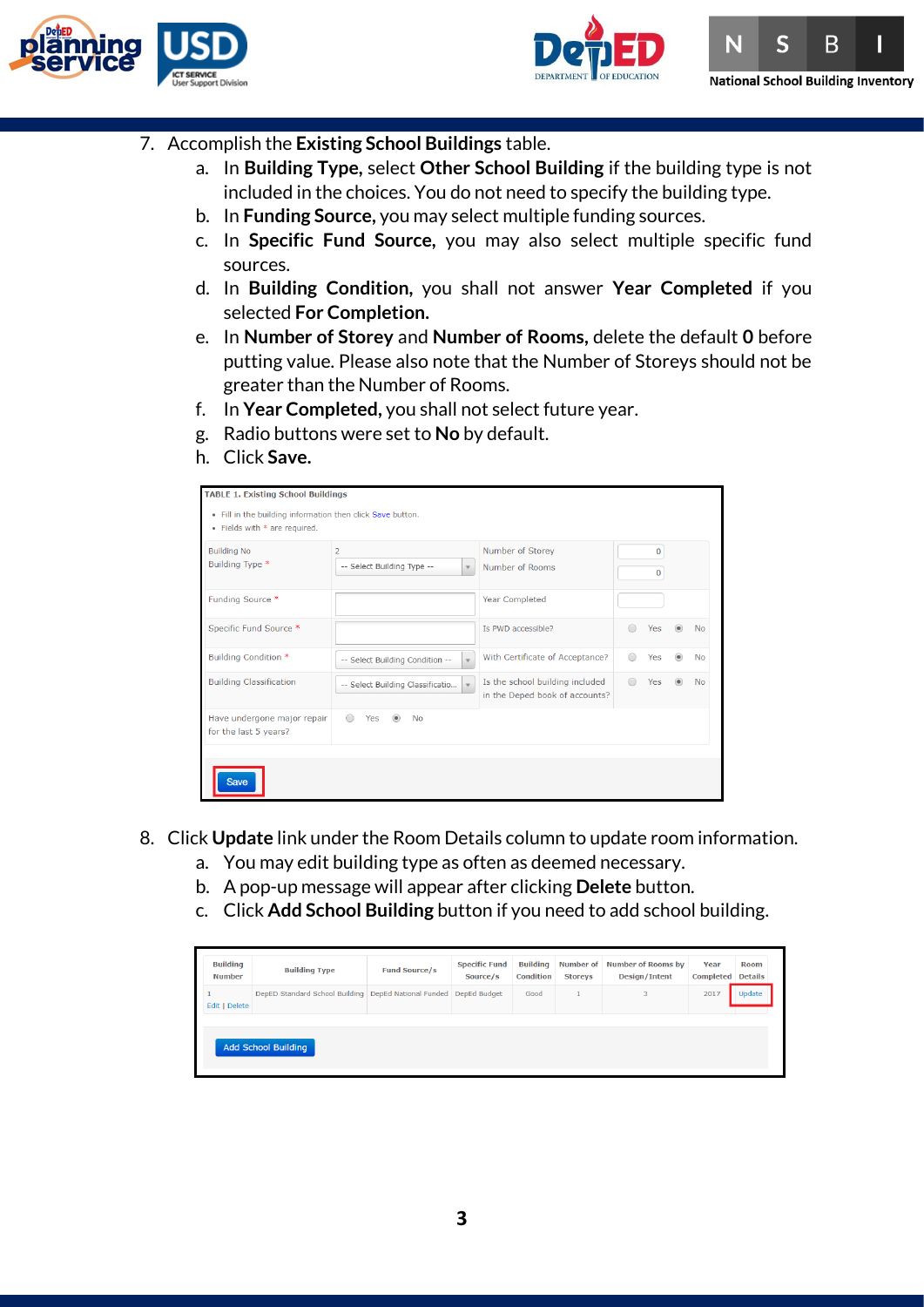



 $\overline{\mathbf{S}}$ B N **National School Building Inventory** 

- 9. Accomplish the **Room details** table.
	- a. In **Actual Usage(s),** select **Other (Instructional), Other (Non-Instructional), and Combination** if the room usage is not included in the choices. You may also select multiple room usage.
	- b. In **Room Dimension,** the maximum value you may put is up to 99.9
	- c. Click **Save.**



### 10.Select **Water and Sanitation** tab and accomplish the **Existing Number of Water and Sanitation Facilities** table.

- a. Accepted values are 0-999 only.
- b. Click **Save.**

|                                  | <b>Water and Sanitation</b><br><b>TLS and Makeshift Room</b><br><b>Summary of Existing Building</b><br><b>Furniture</b><br><b>Other Facilities</b><br>Table 5. Existing Number of Water and Sanitation Facilities |                                          |            |               |                                              |                             |                      |                                          |                                     |                                    |                                       |  |  |  |
|----------------------------------|-------------------------------------------------------------------------------------------------------------------------------------------------------------------------------------------------------------------|------------------------------------------|------------|---------------|----------------------------------------------|-----------------------------|----------------------|------------------------------------------|-------------------------------------|------------------------------------|---------------------------------------|--|--|--|
|                                  |                                                                                                                                                                                                                   | <b>Number of Functional Toilet Bowls</b> |            |               | <b>Number of</b>                             |                             | <b>Number</b>        |                                          |                                     | <b>Number of Faucets</b>           |                                       |  |  |  |
| <b>Building</b><br><b>Number</b> |                                                                                                                                                                                                                   | Male Female                              | <b>PWD</b> | <b>Shared</b> | <b>Non-Functional</b><br><b>Toilet Bowls</b> | Number of<br>Sink/Washbasin | of<br><b>Urinals</b> | <b>Number of</b><br><b>Urinal Trough</b> | <b>With Septic Tank</b><br>(Yes/No) | <b>With Water</b><br><b>Supply</b> | <b>Without Water</b><br><b>Supply</b> |  |  |  |
| Col. 1                           | Col.<br>$\overline{2}$                                                                                                                                                                                            | Col.3                                    | Col.<br>4  | Col. 5        | Col. 6                                       | <b>Col. 7</b>               | Col. 8               | Col.9                                    | <b>Col. 10</b>                      | <b>Col. 11</b>                     | <b>Col. 12</b>                        |  |  |  |
| $\mathbf{1}$                     | 0                                                                                                                                                                                                                 | $\bf{0}$                                 | $\bf{0}$   | $\bf{0}$      | $\bf{0}$                                     | $\bf{0}$                    | $\bf{0}$             | $\bf{0}$                                 | ◯ Yes ◉ No                          | $\bf{0}$                           | $\bf{0}$                              |  |  |  |
| <b>Stand-alone</b>               | 0                                                                                                                                                                                                                 | $\bf{0}$                                 | $\bf{0}$   | $\bf{0}$      | $\Omega$                                     | $\bf{0}$                    | $\bf{0}$             | $\bf{0}$                                 | ◯ Yes ⓒ No                          | $\bf{0}$                           | $\bf{0}$                              |  |  |  |
| Edit                             |                                                                                                                                                                                                                   |                                          |            |               |                                              |                             |                      |                                          |                                     |                                    |                                       |  |  |  |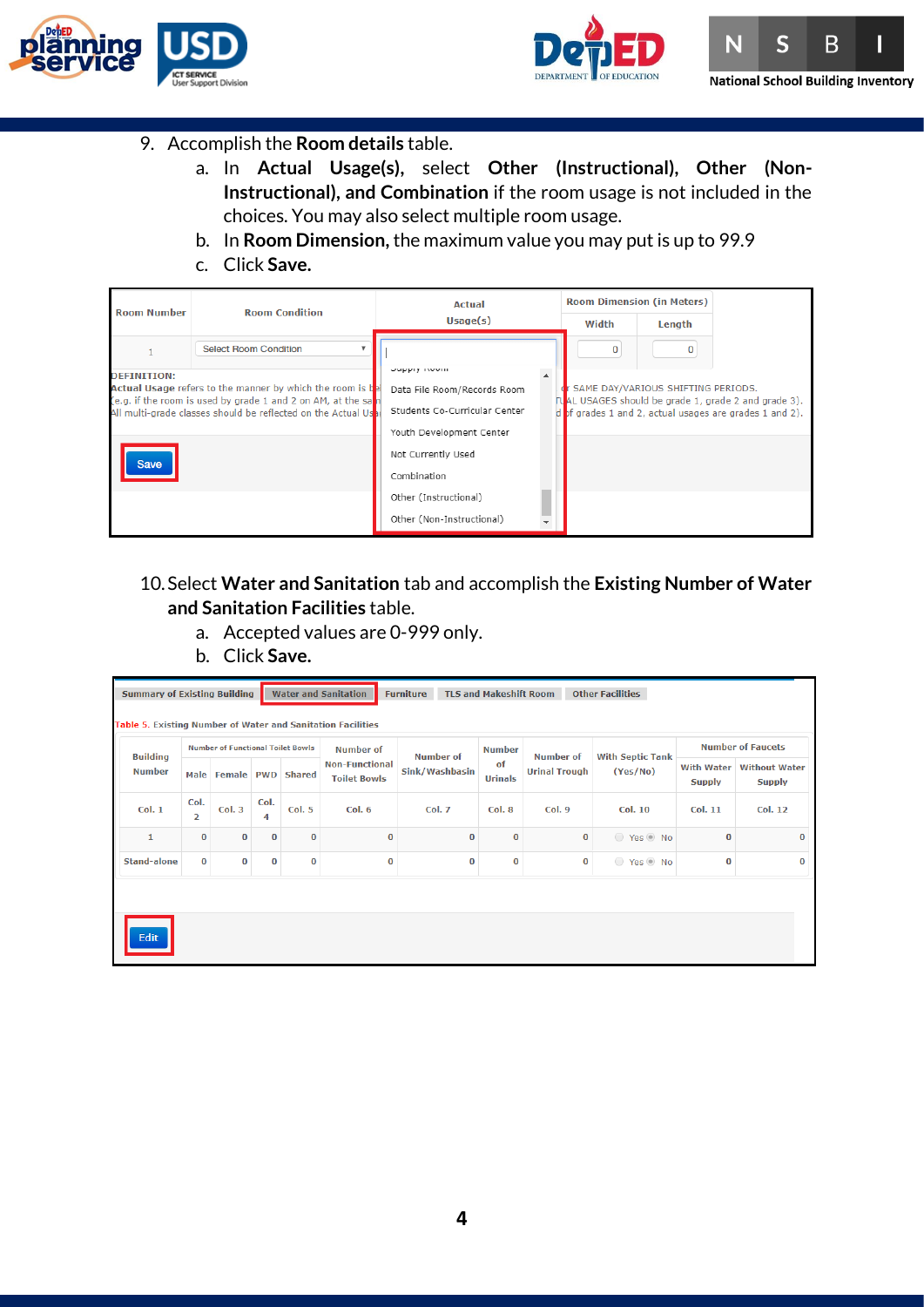





- 11.Select **Furniture** tab and accomplish the **Existing Number of Usable Furniture**  table.
	- a. Accepted values are 0-19,999 only.
	- b. If the account is **secondary** the column **DepEd New Design 2-Seater Table and Chair (Junior High) and (Senior High)** will appear.
	- c. Click **Save.**

|                                       | <b>TLS and Makeshift Room</b><br><b>Other Facilities</b><br><b>Summary of Existing Building</b><br><b>Water and Sanitation</b><br><b>Furniture</b><br>Table 4. Existing Number of Usable Furniture |          |                    |                                        |                                        |                                                                               |  |  |  |  |  |  |  |
|---------------------------------------|----------------------------------------------------------------------------------------------------------------------------------------------------------------------------------------------------|----------|--------------------|----------------------------------------|----------------------------------------|-------------------------------------------------------------------------------|--|--|--|--|--|--|--|
| <b>Kinder Modular</b><br><b>Table</b> | <b>Kinder Chair</b><br><b>Arm Chair</b>                                                                                                                                                            |          | <b>School Desk</b> | <b>Other Classroom</b><br><b>Table</b> | <b>Other Classroom</b><br><b>Chair</b> | <b>DepEd New Design</b><br>2-Seater Table and<br><b>Chair</b><br>(Elementary) |  |  |  |  |  |  |  |
| Col. 1                                | <b>Col. 2</b><br>Col. 3                                                                                                                                                                            |          | Col. 4             | <b>Col. 5</b>                          | Col. 6                                 | <b>Col. 7</b>                                                                 |  |  |  |  |  |  |  |
| 0                                     | 0                                                                                                                                                                                                  | $\bf{0}$ | 0                  | 0                                      | $\bf{0}$                               | 0                                                                             |  |  |  |  |  |  |  |
| <b>Save</b>                           |                                                                                                                                                                                                    |          |                    |                                        |                                        |                                                                               |  |  |  |  |  |  |  |

- 12.Select **TLS and Makeshift Room** tab then accomplish the **Number of Temporary Learning Space (TLS) and Makeshift Rooms** table by clicking the **Edit** button.
	- a. Accepted values are 0-999 only.
	- b. Click **Save.**

| <b>Summary of Existing Building</b>                                  |          | <b>Water and Sanitation</b>                    | <b>TLS and Makeshift Room</b><br><b>Furniture</b> |                                  |          |                                                            | <b>Other Facilities</b> |  |  |  |  |  |  |
|----------------------------------------------------------------------|----------|------------------------------------------------|---------------------------------------------------|----------------------------------|----------|------------------------------------------------------------|-------------------------|--|--|--|--|--|--|
| Table 3.Number of Temporary Learning Space (TLS) and Makeshift Rooms |          |                                                |                                                   |                                  |          |                                                            |                         |  |  |  |  |  |  |
| <b>Number of Temporary</b><br><b>Learning Space</b>                  |          | <b>Number of Classes/Sections</b><br>using TLS |                                                   | <b>Number of Makeshift rooms</b> |          | <b>Number of Classes/Sections</b><br>using Makeshift rooms |                         |  |  |  |  |  |  |
| $\bf{0}$                                                             | $\Omega$ |                                                |                                                   |                                  | $\bf{0}$ |                                                            | $\bf{0}$                |  |  |  |  |  |  |
| Edit                                                                 |          |                                                |                                                   |                                  |          |                                                            |                         |  |  |  |  |  |  |